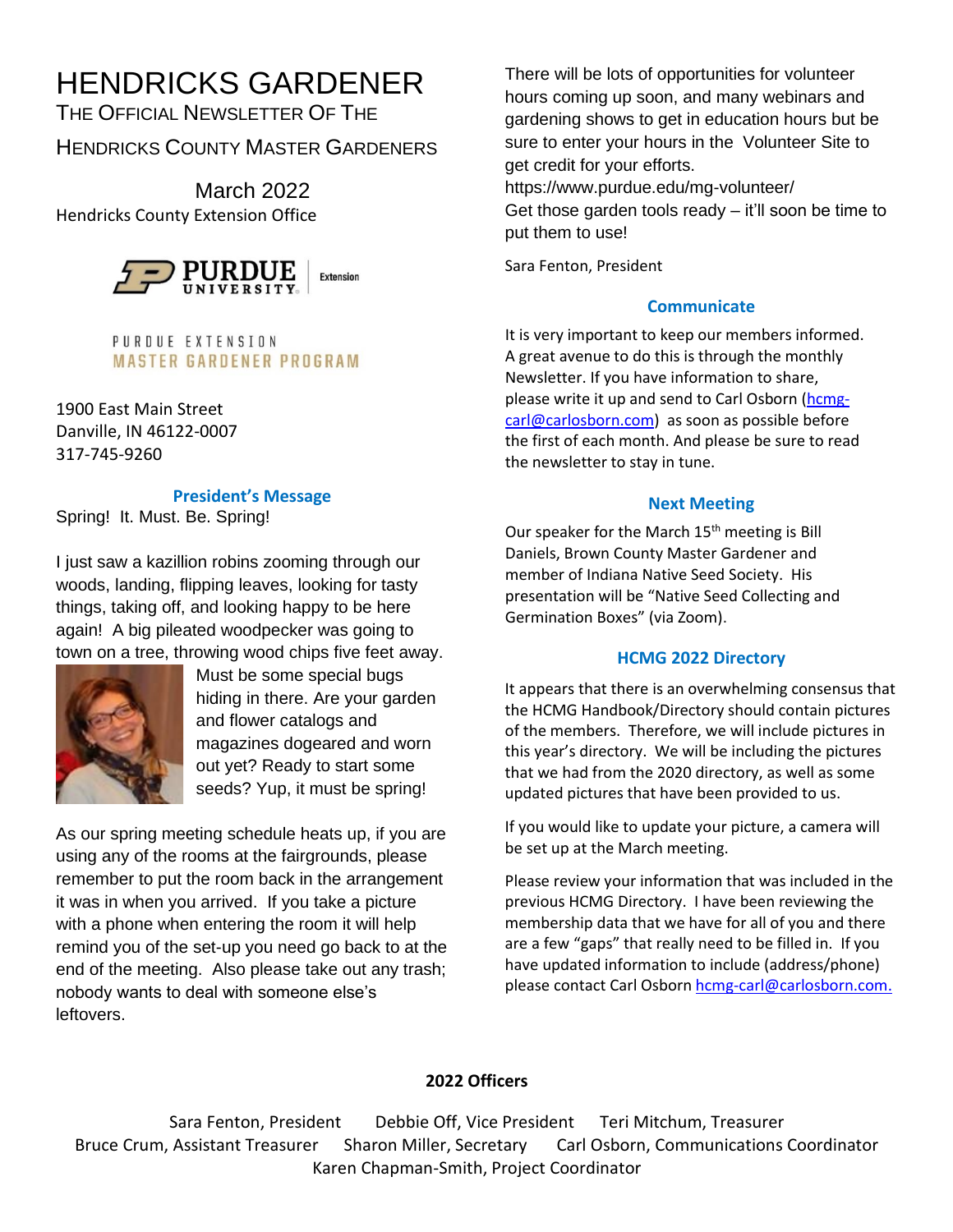We are working very hard to complete the 2022 Directory and our goal is to be getting it out in a month or so.

#### **What To Do In March/April**

If you find that you have some time on your hands and want to check out what some of our neighbors are doing, check these out:

- 1. Putnam County Master Gardener Assn. annual virtual gardening series! This webinar series will take place March 15 - April 26 at lunch time. Attend one session or attend them all! Register at: [https://tinyurl.com/2uhfxvrc](https://l.facebook.com/l.php?u=https%3A%2F%2Ftinyurl.com%2F2uhfxvrc%3Ffbclid%3DIwAR2jM399lfGaySOirlzab9qrA6BN_G4KOiZD0iP4UUilteklH5Lgg_tZxsM&h=AT12CF6YVb_lZ-istR5hs_2GKXQNZf-O_4s1KHJrR0P_gdY3p9XDygaSIBc6CwE9bA8yWaejO-WbwNj2iyyKseHsxbGo9wxJRVovy7qWO9xJy0CwJfMdI9Gwc4uMyuvk4A&__tn__=-UK-R&c%5b0%5d=AT3y9tqDRcc48jUvegyZdmYZwxx_iKyA26uty5dtfppBRUzUJtO41D3DRJJ3SSN9F9KNFnK_EsAno0VKIEjPim-cVHzGRKkeqboscZLFt8F5zxHZrVdxpOHsRDbnSssxUhyNnIjTxGlPHVsAR8P-OGjH6Rqtk9yKCo8mwtG0J8NcU6U)
- 2. Putnam County Master Gardener Assn. 2022 Garden Fair, March 19 from 9:00am to 3:00pm at the Putnam County Fairgrounds. Speakers include:

10:00 am – The Mad Botanist, Bill McKnight discussing "Favorite Shrubs for the Midwest" 11:30 am – Colletta Kosiba discussing "Annuals are the Costume Jewelry of the Garden" 1:30 pm – Nathan Edwards discussing "Cultivating Mushrooms at Home"

3. Boone County Master Gardener Assn. annual Gardenfest, Boone County 4-H Fairgrounds, Lebanon, IN. Saturday, April 2<sup>nd</sup> from 9:00am to 3:00pm. More information can be found at: [http://mastergardenerboonecounty.org/garden](http://mastergardenerboonecounty.org/gardenfest/) [fest/](http://mastergardenerboonecounty.org/gardenfest/) 

Those events will be fun, but you cannot forget:

**4. Gardening for All Ages, April 23, 2022!** There is just too much information to share about this event, so be on the lookout for a special edition of the HCMG Newsletter devoted to this event! For now, more information can be found at: <https://www.hendricksgardeners.com/> and

[https://www.facebook.com/HendricksCountyin](https://www.facebook.com/HendricksCountyinMasterGardeners/posts/4939740166147172) [MasterGardeners/posts/4939740166147172](https://www.facebook.com/HendricksCountyinMasterGardeners/posts/4939740166147172)

#### **Gardening Resources on the Web**

There is a wealth of gardening information available to us on the Web, and we will be passing on these resources as we discover them.

If you want to see what other Indiana Master Gardener Associations are up to:

| County     | URL                                        |
|------------|--------------------------------------------|
| Marion     | https://indymcmga.org                      |
| Hamilton   | https://hcmga.org/                         |
| Boone      | http://mastergardenerboonecounty.org       |
| Porter     | https://www.pcgarden.info/                 |
| Gibson     | https://sites.google.com/site/gibsoncomg// |
| Southwest  |                                            |
| (SWIMGA)   | https://swimga.org                         |
| Tippecanoe | tippecanoemastergardener.org               |
| Michiana   | www.michianamastergardeners.com            |
| Monroe     | www.mcmga.net                              |
| Delaware   | https://delcomastergardener.org            |
| Hancock    | https://hancockmga.com                     |
| Sunnyside  | https://www.sunnysidemg.org                |
| Lake       | https://lcmgain.org                        |

We are in the early stages of fleshing out our website ( [https://www.hendricksgardeners.com/\)](https://www.hendricksgardeners.com/) and will be reaching out to all of you to get your ideas regarding what we should be interested in. This will be an ongoing process, so your input will be greatly appreciated.

We have had several folks suggest that we include a mention for the Central Indiana Garden Exchange ([\(20+\) Central Indiana garden exchange |](https://www.facebook.com/groups/155565314515490)  [Facebook\)](https://www.facebook.com/groups/155565314515490). You should check it out!

As we find more helpful links from the Web we will pass them on. If you have sites that you would like to share with us, please contact Carl Osbor[n hcmg](mailto:hcmg-carl@carlosborn.com)[carl@carlosborn.com](mailto:hcmg-carl@carlosborn.com)